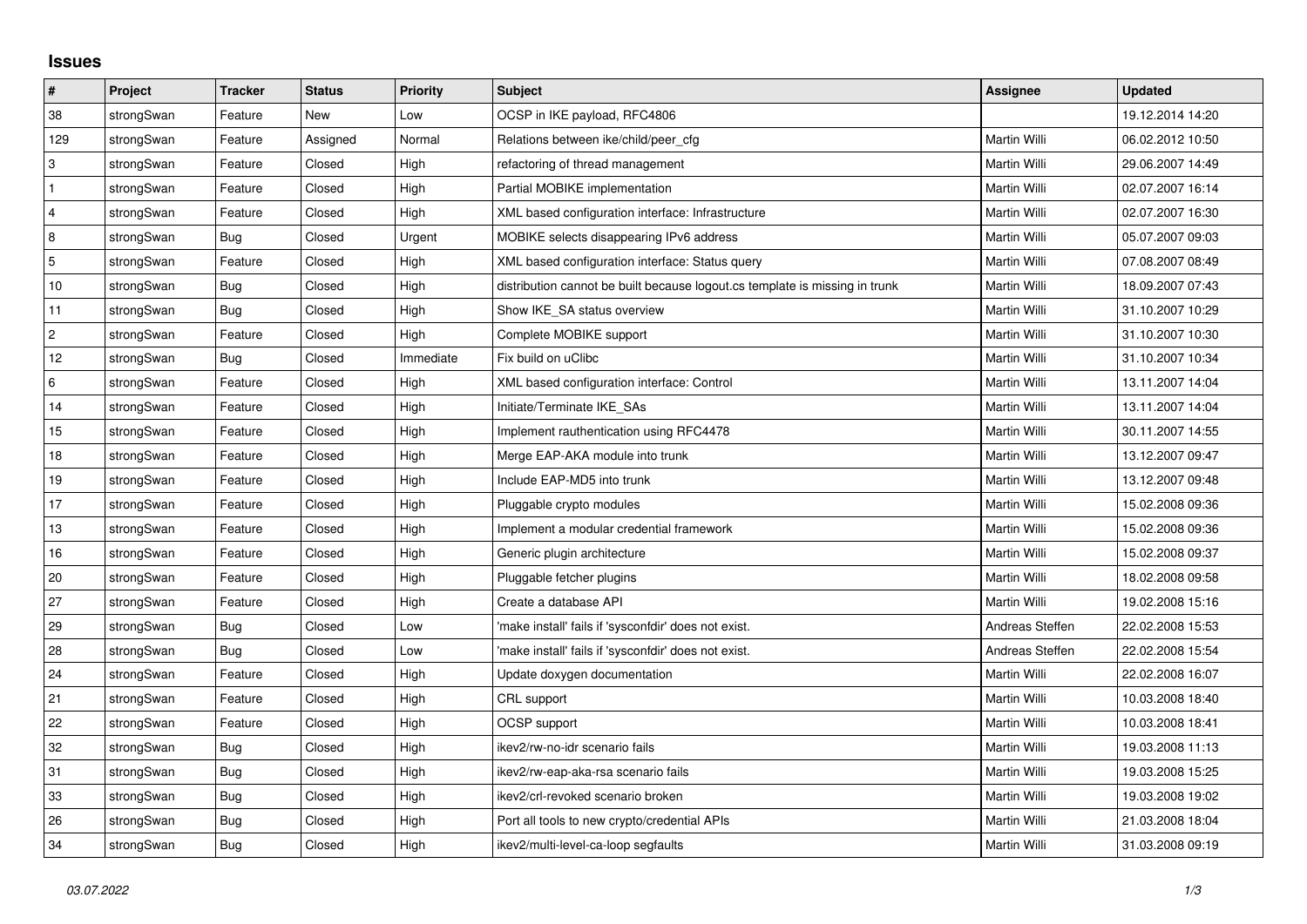| #              | Project    | <b>Tracker</b> | <b>Status</b> | <b>Priority</b> | Subject                                                                 | Assignee              | <b>Updated</b>   |
|----------------|------------|----------------|---------------|-----------------|-------------------------------------------------------------------------|-----------------------|------------------|
| 35             | strongSwan | <b>Bug</b>     | Closed        | High            | ikev2/ocsp-no-signer-cert scenario segfaults                            | Martin Willi          | 02.04.2008 09:45 |
| 30             | strongSwan | Feature        | Closed        | High            | Certificate caching                                                     | Martin Willi          | 02.04.2008 14:50 |
| $\overline{7}$ | strongSwan | Feature        | Closed        | High            | Relational database configurations/credentials                          | Martin Willi          | 02.04.2008 16:30 |
| 36             | strongSwan | Bug            | Closed        | High            | strongswan-4.2.0 does not compile with uclibc                           | Martin Willi          | 04.04.2008 13:51 |
| 45             | strongSwan | Bug            | Closed        | High            | Failure to open SQLite database crashes charon                          | Martin Willi          | 07.04.2008 09:16 |
| 43             | strongSwan | <b>Bug</b>     | Closed        | High            | missing certificate_identity in SQL database causes segfault            | Martin Willi          | 07.04.2008 10:08 |
| 44             | strongSwan | Bug            | Closed        | Normal          | multiple copies of ca certificate in cache                              |                       | 07.04.2008 10:51 |
| 41             | strongSwan | Feature        | Closed        | High            | CFG attribute provider framework                                        | Martin Willi          | 16.04.2008 11:24 |
| 47             | strongSwan | Feature        | Closed        | High            | <b>RNG API</b>                                                          | Martin Willi          | 16.04.2008 11:27 |
| 48             | strongSwan | Feature        | Closed        | High            | Parallel trustchain verification                                        | Martin Willi          | 16.04.2008 11:33 |
| 37             | strongSwan | Feature        | Closed        | High            | Hash and URL support for IKEv2                                          | <b>Tobias Brunner</b> | 18.04.2008 13:38 |
| 50             | strongSwan | Bug            | Closed        | High            | plutostderrlog option missing                                           | Martin Willi          | 11.05.2008 10:10 |
| 25             | strongSwan | Feature        | Closed        | High            | alternative crypto implementation                                       | Martin Willi          | 31.05.2008 09:49 |
| 46             | strongSwan | Feature        | Closed        | High            | DNS resolving for hosts in ike_cfg                                      | Martin Willi          | 09.06.2008 09:34 |
| 53             | strongSwan | <b>Bug</b>     | Closed        | Normal          | Printf handler for proposal_t                                           | Martin Willi          | 12.06.2008 14:23 |
| 52             | strongSwan | <b>Bug</b>     | Closed        | High            | Migrate ESP sequence number in update_sa                                | <b>Tobias Brunner</b> | 25.06.2008 08:40 |
| 58             | strongSwan | Bug            | Closed        | Normal          | Please fix bashism in /src/ipsec/ipsec.in                               | Martin Willi          | 16.07.2008 09:08 |
| 59             | strongSwan | Feature        | Closed        | High            | Add additinal signal dependent parameter to bus                         | <b>Martin Willi</b>   | 29.07.2008 11:04 |
| 51             | strongSwan | Bug            | Closed        | Urgent          | fips_signer should not chek for \$(PREFIX)/libexec/ipsec/ at build time | Andreas Steffen       | 19.08.2008 21:10 |
| 40             | strongSwan | Feature        | Closed        | High            | NetworkManager support                                                  | Martin Willi          | 22.08.2008 12:54 |
| 54             | strongSwan | Feature        | Closed        | High            | <b>EAP-Identity Server functionality</b>                                | Martin Willi          | 22.08.2008 12:55 |
| 60             | strongSwan | Feature        | Closed        | High            | Implement draft-sheffer-ikev2-gtc-00 with PAM password verification     | Martin Willi          | 22.08.2008 12:59 |
| 63             | strongSwan | Bug            | Closed        | Low             | _' missing in testing/testing.conf                                      | Martin Willi          | 30.09.2008 14:49 |
| 65             | strongSwan | Bug            | Closed        | High            | Many UML tests fail                                                     | Andreas Steffen       | 07.10.2008 07:09 |
| 64             | strongSwan | Bug            | Closed        | High            | MOBIKE with changed NAT mappings                                        | Martin Willi          | 08.10.2008 14:21 |
| 56             | strongSwan | Bug            | Closed        | High            | New interface for EAP-SIM backend                                       | Martin Willi          | 24.10.2008 10:23 |
| 62             | strongSwan | Bug            | Closed        | Normal          | ikev2 missing rekeying support not recognised                           | Martin Willi          | 14.11.2008 15:17 |
| 66             | strongSwan | <b>Bug</b>     | Closed        | Normal          | patch for alignment buffer on xscale ARM processor                      | Martin Willi          | 14.11.2008 15:35 |
| 69             | strongSwan | Feature        | Closed        | Normal          | Improve scheduler performance                                           | <b>Tobias Brunner</b> | 04.12.2008 17:03 |
| 70             | strongSwan | Bug            | Closed        | High            | IPv6                                                                    | Andreas Steffen       | 21.02.2009 11:09 |
| 42             | strongSwan | Feature        | Closed        | High            | CFG attribute handler framework                                         | Martin Willi          | 28.04.2009 10:23 |
| 49             | strongSwan | Bug            | Closed        | High            | starter log directly to terminal                                        | Martin Willi          | 30.04.2009 10:18 |
| 71             | strongSwan | <b>Bug</b>     | Closed        | High            | Improved Acquire handling                                               | Martin Willi          | 20.05.2009 11:54 |